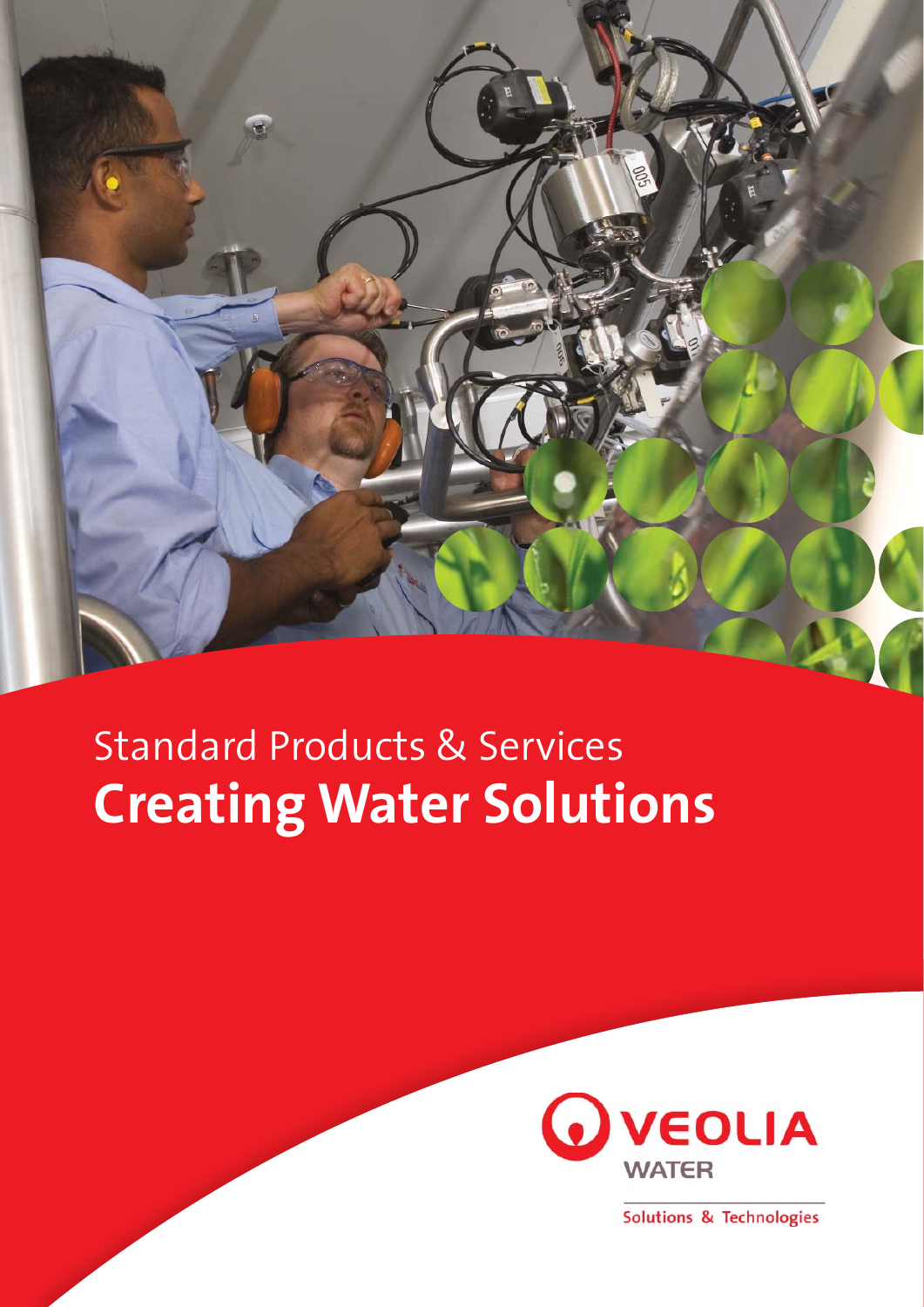











# **Creating Service Solutions for Industrial and Municipal Customers**

**Customer Service** has always been given priority at Veolia Water Solutions & Technologies. Customers choose us because they know they can rely on our team to provide the highest possible levels of service and support, not just during the buying decision, but throughout the long life of our water treatment systems and equipment.

We work in partnership with you to guarantee that your water quality and availability meet your expectations. Our objective is to provide a first class service, that is backed by a service team throughout Australia and New Zealand with over 70 years of **experience**.

We can propose **customised** water management solutions, focusing on technical performance, **compliance** with process and environmental requirements and **long-term cost effectiveness**, in order to fulfil the most demanding **reliability, health & safety**, and **quality** standards. Our products, services & activities are certified to **ISO 14001, ISO 9001 and AS/NZS 4801** by Benchmark Certification.

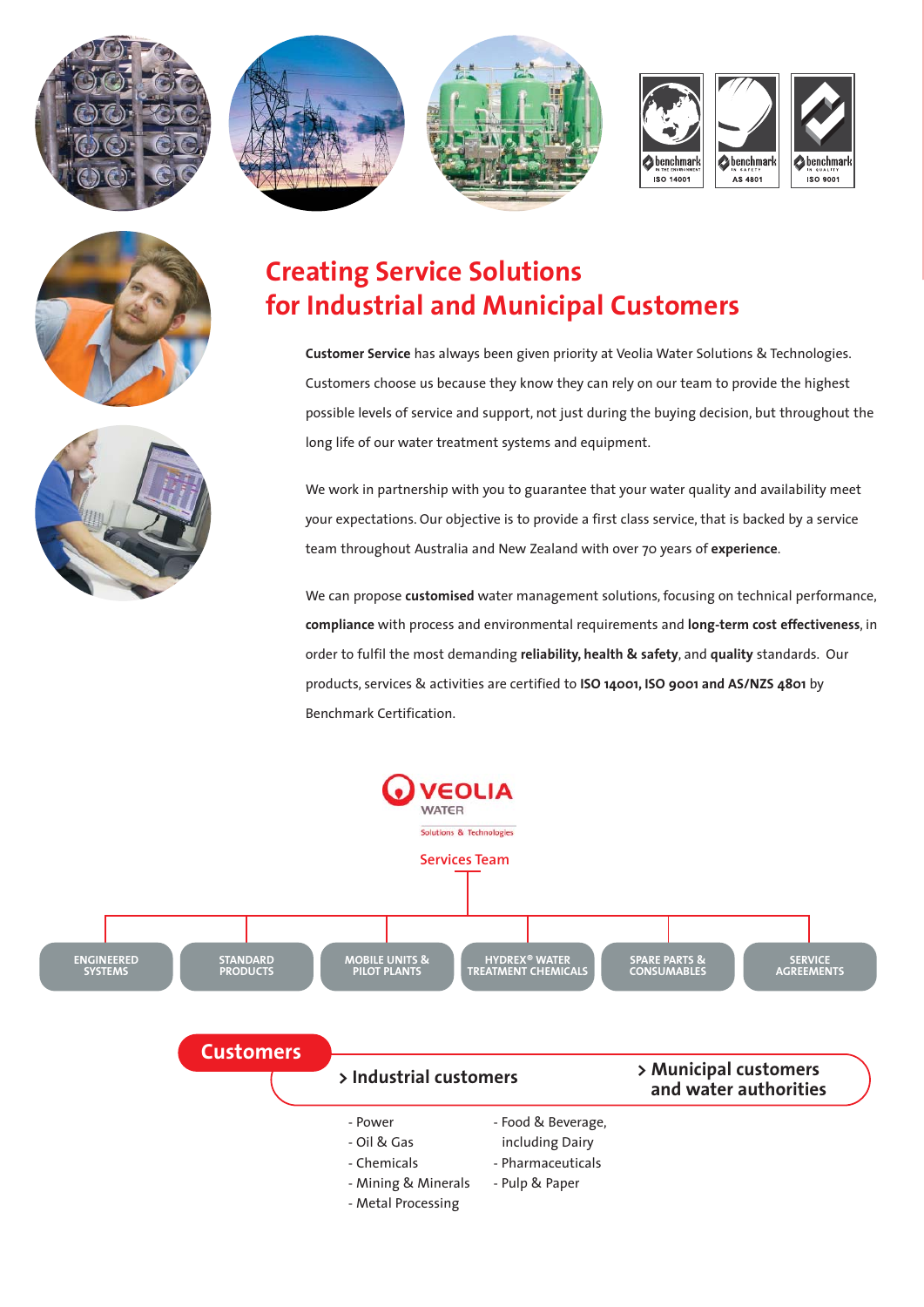### **Engineered Systems**

- > A range of **modular and customised** integrated systems for drinking water, process water, wastewater and water reuse.
- > We can offer cost-effective tailor made solutions, guaranteed quality & safety of equipment within tight timeframe.
- > Excellent project delivery skills, and leveraging of experience & expertise from Veolia Group.

## **Key Standard Products & Technologies**

### **> Microfiltration & Ultrafiltration**

- > **Membrane filtration** including microfiltration, pressurised submerged microfiltration and nanofiltration.
- > Can be used as a pre-treatment process for Reverse Osmosis or as a stand alone process for producing high quality water.

### **> Reverse Osmosis (RO)**

- > A **membrane** process used extensively for removing salt and contaminants from seawater, brackish water or surface water.
- > Robust and proven technology that is easy to operate.

### **> Hydrotech® Discfilters**

- > **Tertiary treatment** producing effluent with both low turbidity and low total suspended solids.
- > Suitable for wastewater treatment plants, primarily for effluent polishing and for pre-treatment (water reuse) as well as algae removal.
- > Small footprint, automatic backwash, low maintenance, minimum equipment and operational flexibility.

*Ask for our brochure*

#### **> Softeners**

- > Used for boiler feed, Reverse Osmosis feed, glass washing, food processing and general manufacturing applications.
- > Flexible design, control systems enable to minimise wastewater and salt usage.

### **> Filters**

- > Used for removing suspended matter, turbidity, iron, chlorine taste, colour and odour from feedwater through media filtration through a bed of media such as fine sand, anthracite, activated carbon or manganese dioxide.
- > Suitable for general industrial process water.

#### **> Deionisers**

- > Used for producing **ultra pure water** on low TDS feedwater (< 100 mg/l).
- > Low installation and operating costs, minimum start up time, small footprint, efficient chemical usage.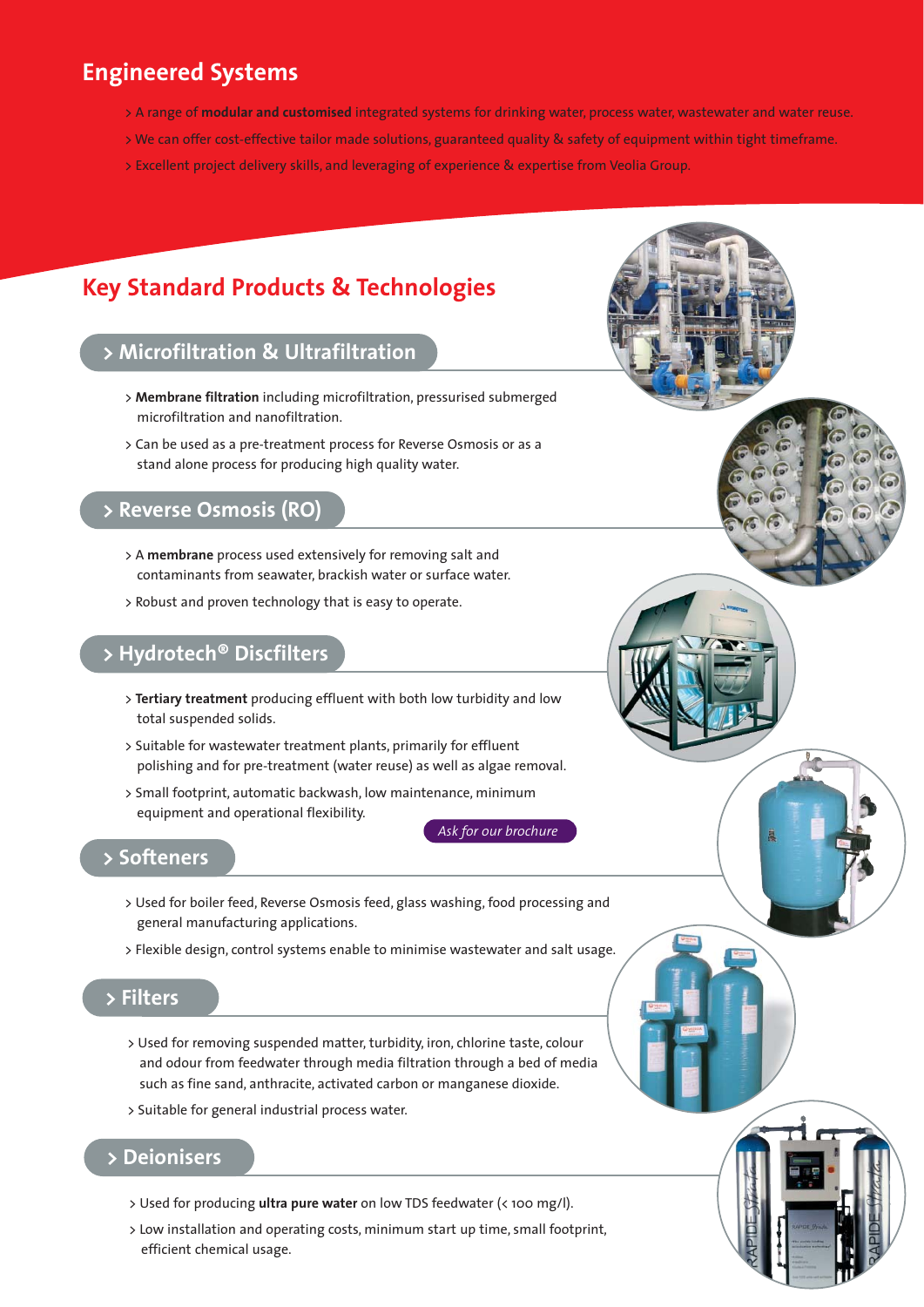### **> Continuous Electro-Deionisers (CDI)**

- > Used for producing **ultra pure water** for power industry, pharmaceuticals, boiler feed in general industry.
- > Reliable and skid-mounted systems, compact design, easy to transport.
- > Low power consumption, low operating costs, high recovery, chemical-free process.

### **Mobile Units & Pilot Plants**

### **> Aquamove® Reverse Osmosis Mobile Units**

- > Containerised mobile Reverse Osmosis units for use as water demineralisation, desalination and clarification units.
- > Capacity: 250 to 1,000 kL/day or higher.
- > Provides a quick response to emergency or **temporary water needs**.
- > Cost effective short-term water treatment solution. Units can be leased from 1 month up to 10 years.
- > Units can be purchased or leased from 1 month up to 10 years.

### **Actiflo® Clarification** Packaged & Mobile Plants

- > A compact, high-rate water and wastewater **clarification** process combining micro-sand enhanced flocculation and settling.
- > An ideal solution to treat raw water or recycle valuable process water to provide boiler feed, process water or cooling tower make up.
- > Packaged plants (1,000 to 3,000 kL/day) and engineered systems are available.
- > A containerised Actiflo® mobile pilot plant fully equipped with laboratory equipment can be delivered to site and be operational within a day, to demonstrate the effectiveness of the Actiflo® process. *Ask for our brochure*

### **Hydrex® Water Treatment Chemicals**

- > A complete range of **specialty water treatment chemicals** including Reverse Osmosis antiscalants, biocides, cleaners, preservatives, chlorine removal chemicals, corrosion inhibitors, boiler scale inhibitors, dispersants, condensate treatments, oxygen scavengers and polymers.
- > Suitable for microfiltration, ultrafiltration, nanofiltration, Reverse Osmosis plants, cooling towers, boilers and wastewater plants.
- > Can significantly improve the management of **scaling, biofouling, corrosion, suspended solids.**

## **Spare Parts & Consumables**

> Our 4,000-reference catalogue contains replacement spare parts & consumables.







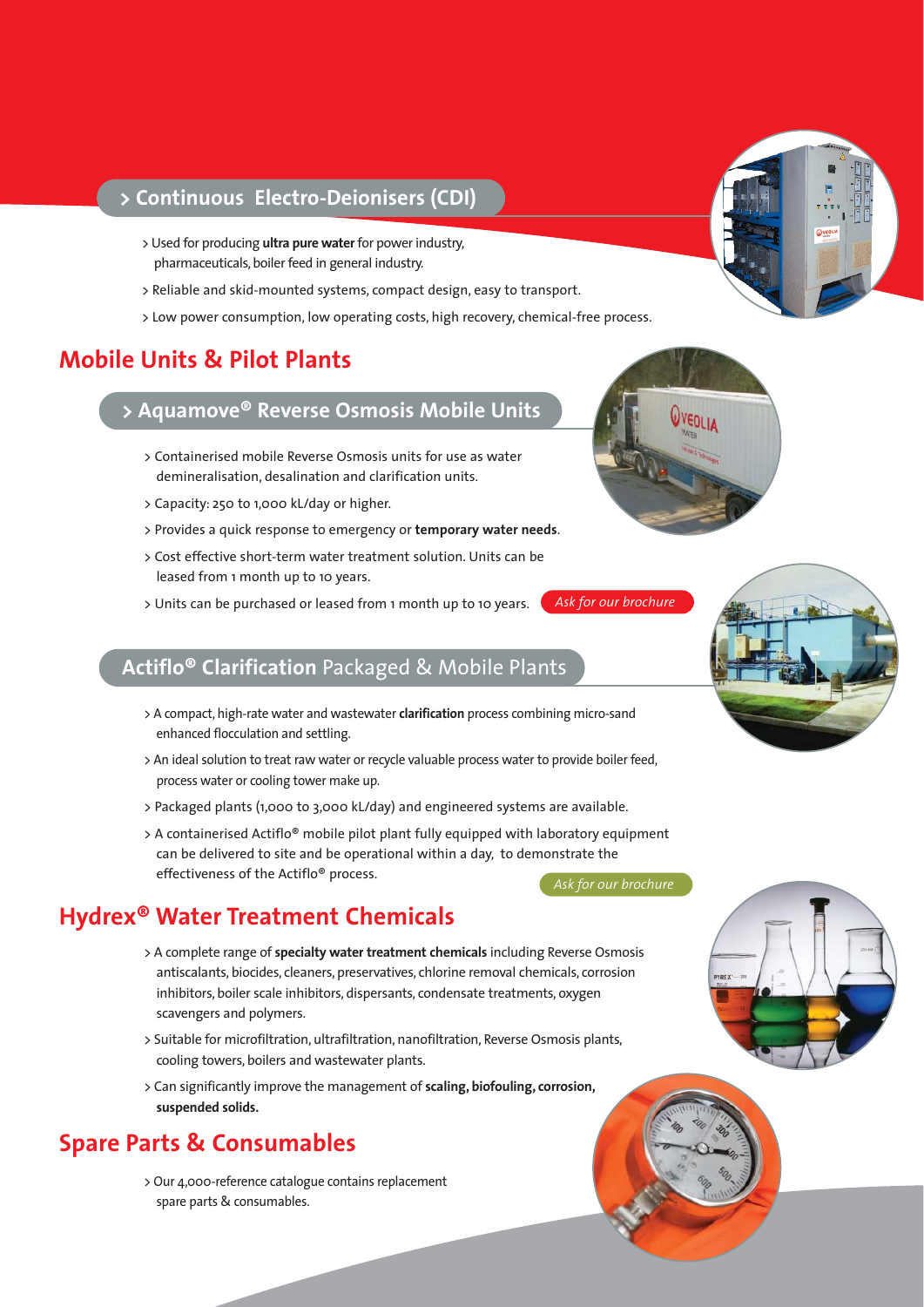

## **Delivering the best possible service & support through SMART**

Our Service Engineers are equipped with a Service Management And Reporting Tool using the latest technologies: SMART. Through its Pocket PC-based application, SMART provides updated critical **site specific information** to Service Engineers in the field, an **online inventory data** of all spares & consumables, and a GPRS tracking of service staff to ensure the quickest and most appropriate on site response to all our customers. The performances, technical data, history, specific operating parameters, and electronic Service reports of the customer's plants are electronically archived for easy retrieving and analysis.



# **Aquavision®: The 24/7 Remote Monitoring System**

The Aquavision® system developed by Veolia Water Solutions & Technologies enables to optimise your plant

efficiency, reduce costs, and minimise downtime. It ensures your plants are monitored 24/7:

- > **Key process parameters** (pressure, level, flow…) can be automatically retrieved at specified intervals.
- > In case of **plant alarm**, key personnel is alerted via SMS or e-mail 24/7.
- > The Aquavision® can be configured for **multiple PLCs** (Programmable Logic Controllers).

## **Service Contracts Tailored to Meet Your Needs**

### **> Mechanical Service Agreements**

- > Regular on site visits for preventative **maintenance** & checking of **equipment**.
- > Equipment is replaced or upgraded if necessary.
- > Ensure optimal performance and minimise down time, allowing your business and equipment to run smoothly.

#### **> Chemical Service Agreements**

- > Customised chemical water treatment programmes to suit your needs, using our Hydrex® Water Treatment Chemicals, developed in our expert ISO 9001:2000 accredited centre.
- > Ensure **optimal** and **minimal** quantity of chemicals are used in the systems.

### **> Technical Consultation Service, Plant Refurbishment & Upgrade Agreements**

- > On-site audits and technical reviews of water cycles.
- > Consultation service for plant and system refurbishments and upgrades.
- > Designed to optimise the **performance** of water treatment plants and treat the water to the required specifications.